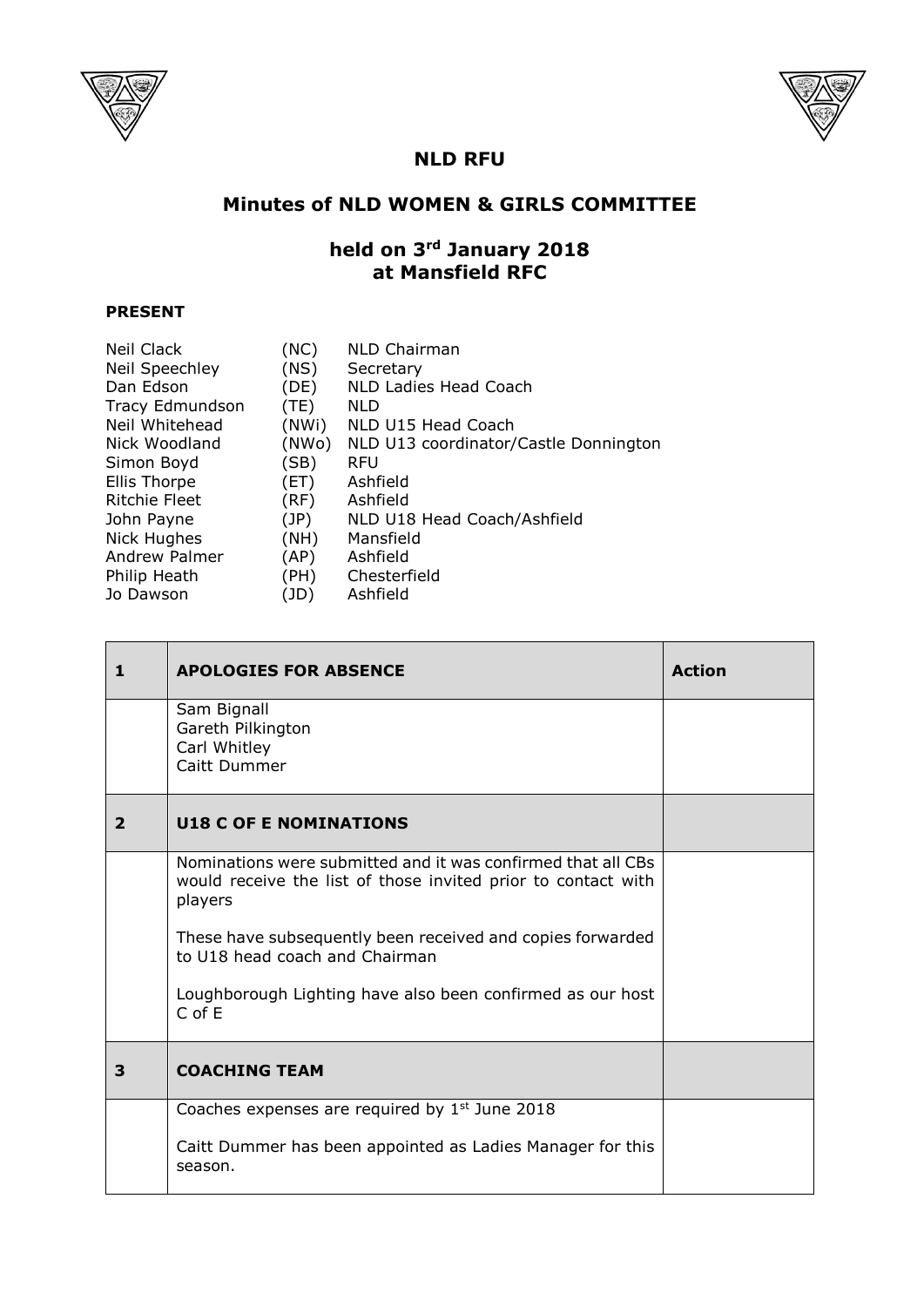|   | Head coach positions for U15 and U18 and co-ordinator U13<br>will be re advertised starting April 2018 and hoping<br>appointments by the end of May 2018<br>Head Coach ladies to be September 2018                                                                                                                                                                                                                                                                                                                                                                                                                                                                                                                                                                                                                                                                                                                                                                                                                                                                                                                                                                                                                                                        |           |
|---|-----------------------------------------------------------------------------------------------------------------------------------------------------------------------------------------------------------------------------------------------------------------------------------------------------------------------------------------------------------------------------------------------------------------------------------------------------------------------------------------------------------------------------------------------------------------------------------------------------------------------------------------------------------------------------------------------------------------------------------------------------------------------------------------------------------------------------------------------------------------------------------------------------------------------------------------------------------------------------------------------------------------------------------------------------------------------------------------------------------------------------------------------------------------------------------------------------------------------------------------------------------|-----------|
| 4 | <b>WOMEN AND GIRLS CLUBS</b>                                                                                                                                                                                                                                                                                                                                                                                                                                                                                                                                                                                                                                                                                                                                                                                                                                                                                                                                                                                                                                                                                                                                                                                                                              |           |
|   | Following discussions regarding numbers and locations of<br>women and girls at various clubs and the fact that we are not<br>fully aware of all the pockets of players in NLD. Agreement<br>was made that TE being able access GMS would be able to<br>identify all registered players and compile a list                                                                                                                                                                                                                                                                                                                                                                                                                                                                                                                                                                                                                                                                                                                                                                                                                                                                                                                                                 | <b>TE</b> |
| 5 | <b>LADIES PROGRAM</b>                                                                                                                                                                                                                                                                                                                                                                                                                                                                                                                                                                                                                                                                                                                                                                                                                                                                                                                                                                                                                                                                                                                                                                                                                                     |           |
|   | The ladies program will be based at Southwell RFC again this<br>season but would be reviewed once the CB season was<br>completed<br>$21st$ Jan<br>Open session intro pre-trial U18/ladies<br>$11th$ Feb<br>Trial<br>27 <sup>th</sup> Feb<br>Training<br>13th Mar<br>Training<br>27 <sup>th</sup> Mar<br>Training<br>10th Apr<br>Training<br>24 <sup>th</sup> Apr<br>Training<br>29 <sup>th</sup> Apr<br>Match<br>home<br>6 <sup>th</sup> May<br>Match<br>away<br>$13th$ May<br>Match<br>home<br>The ladies training day has now been confirmed as a Tuesday<br>evening as was previously suggested might happen giving<br>better option to contact players for selection and clashing with<br>less club training<br>Away game we will be prepared to lay on a coach but this<br>must be supported by the players as last time only about 8<br>players used and it is a large financial commitment<br>U17 players who are pre-registered with dispensation in place<br>currently playing senior ladies rugby would also be eligible to<br>trial<br>With the age group change in ladies it was pointed out that<br>DBS checks would be needed if U18 players joined the Senior<br>squad and TE agreed this would not be a problem as she is<br>able to sort |           |